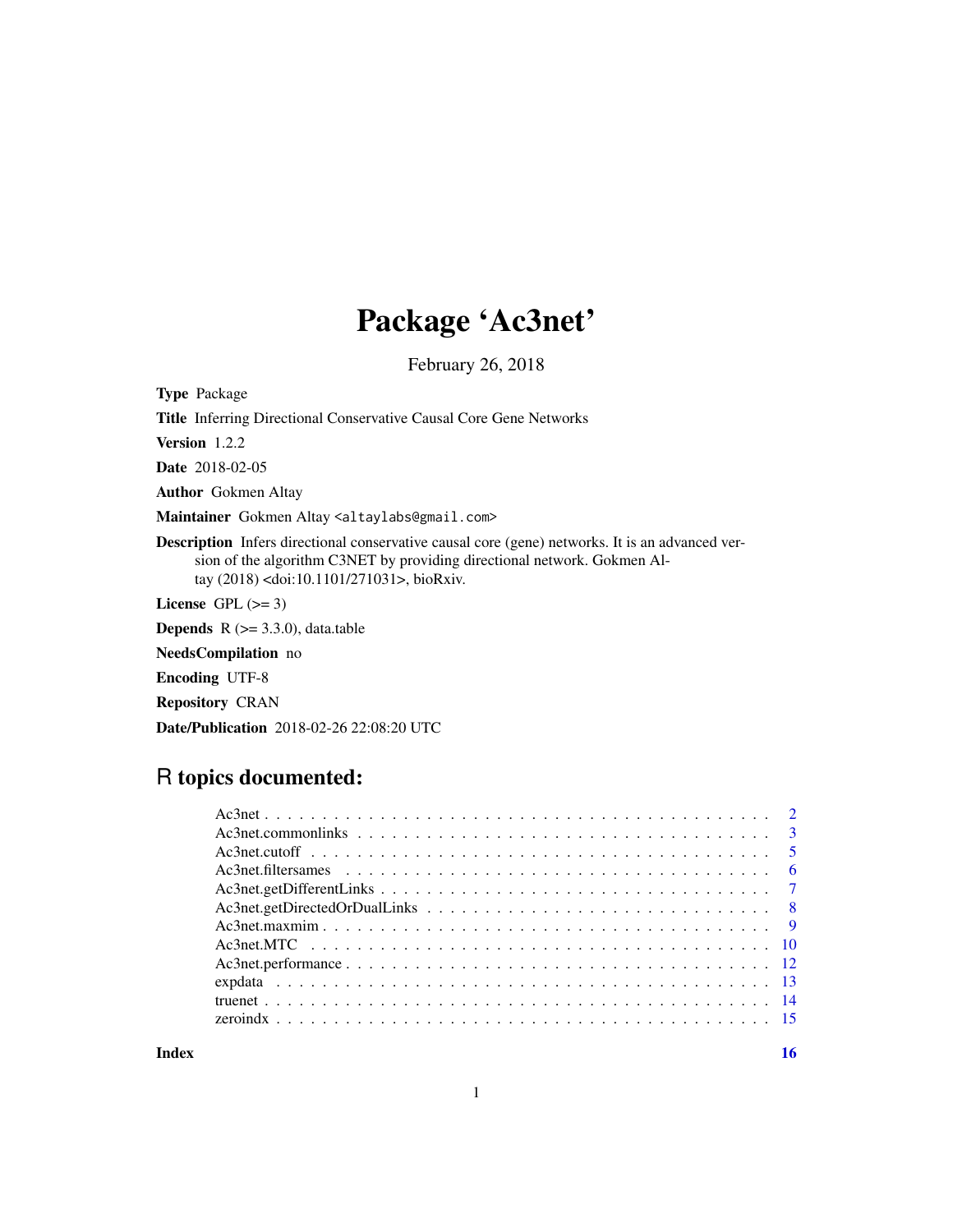<span id="page-1-0"></span>

# Description

Ac3net A quick way to implement Ac3net algorithm with a single function.

# Usage

```
Ac3net(DataOrMim, processed=FALSE, ratio_ = 0.002, PCmincutoff=0.6,
PCmaxcutoff=0.96, cutoff=0, estmethod='pearson', pval=1,
iterations=10, MTC=FALSE, MTCmethod="BH" )
```
# Arguments

| DataOrMim   | It can be an adjacency matrix or data matrix. If adjacency matrix then the ele-<br>ment at row i and column j corresponds to the correlation or mutual information<br>between variables row i and column j. Rows and columns must have the vari-<br>able names. Also the 'processed' parameter must be set to TRUE. If it is data<br>matrix then rows are variables and columns are the samples. Rows must have<br>the variable names. Also the 'processed' parameter is already set to FALSE as<br>the default usage case is data matrix. |
|-------------|--------------------------------------------------------------------------------------------------------------------------------------------------------------------------------------------------------------------------------------------------------------------------------------------------------------------------------------------------------------------------------------------------------------------------------------------------------------------------------------------------------------------------------------------|
| processed   | Set to FALSE if the input is a data matrix, set to TRUE if the input is adjacency<br>matrix.                                                                                                                                                                                                                                                                                                                                                                                                                                               |
| ratio_      | The ratio of all the elements in the input adjacency matrix (even if the matrix is<br>symmetric), which the user considers as significant portion.                                                                                                                                                                                                                                                                                                                                                                                         |
| PCmincutoff | The minimum absolute Pearson correlation value (by default but can be differ-<br>ent) where the below of is not considered as significant.                                                                                                                                                                                                                                                                                                                                                                                                 |
| PCmaxcutoff | The maximum absolute Pearson correlation value (by default but can be differ-<br>ent) where all the above of is considered as significant.                                                                                                                                                                                                                                                                                                                                                                                                 |
| cutoff      | Default is 0 means inactive. If set, it must be betwen $0$ and $1$ , and the input ise<br>used directly as cutoff.                                                                                                                                                                                                                                                                                                                                                                                                                         |
| estmethod   | The default method is 'pearson' assuming that the data was normalized (at least<br>with Log-2). If the data is not normalized, its recomended setting is 'spearman'.                                                                                                                                                                                                                                                                                                                                                                       |
| pval        | Default is 1, means do not use p-values cutoff. If $\lt 1$ , then the correspond-<br>ing cutoff is calculated and the adjacency matrix is filtered based on this cutoff<br>calculated by the input pval p-value.                                                                                                                                                                                                                                                                                                                           |
| iterations  | Number of iterations to get null distribuiton from multiple shuffling of the data.                                                                                                                                                                                                                                                                                                                                                                                                                                                         |
| <b>MTC</b>  | If TRUE, as the default status, the the returned p-value matrix has the adjusted<br>p-values                                                                                                                                                                                                                                                                                                                                                                                                                                               |
| MTCmethod   | The Multiple Testing Correction method. BH is default. See R p. adjust function<br>for options.                                                                                                                                                                                                                                                                                                                                                                                                                                            |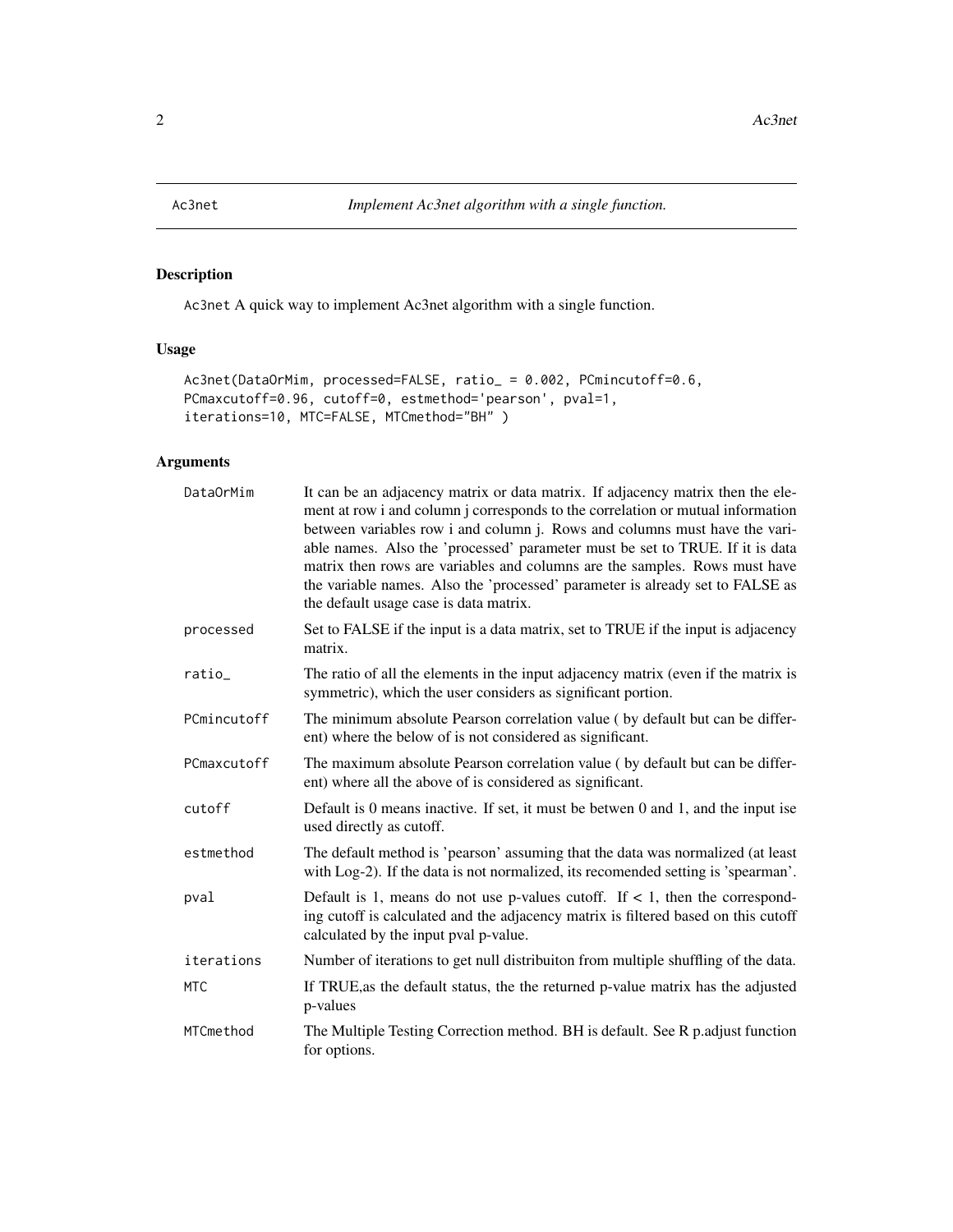#### <span id="page-2-0"></span>Details

Ac3net The input can be an adjacency matrix or data matrix. If adjacency matrix then the element at row i and column j corresponds to the correlation or mutual information between variables row i and column j. Rows and columns must have the variable names. Also the 'processed' parameter must be set to TRUE. If it is data matrix then rows are variables and columns are the samples. Rows must have the variable names. Also the 'processed' parameter is already set to FALSE as the default usage case is data matrix. If MTC is set to TRUE then it sliminates non-significants based on adjusted p-values but this process takes too long. If MTC is set to FALSE as default then cutoff parameter is used. If the cutoff parameter is set to a value other than 0, then it is used as cutoff directly. If the cutoff wanted to be calculated very quicly, for comparison purposes for example, then first it is set to 0 as default and then it is calculated between minimum and maximum input cutoffs as the value that correspond to the input ratio\_ parameter from top to down.

# Value

Ac3net returns a network matrix where the first column is the variable names of the input adjacency matrix and second columns have the variables names that correspond to the absolute maximum value for the variable in the first column.

# Author(s)

Gokmen Altay

# References

G. Altay,"Directed Conservative Causal Core Gene Networks", bioRxiv, 2018. G. Altay, F. Emmert-Streib, "Inferring the conservative causal core of gene regulatory networks", BMC Systems Biology (2010) 4:132.

# See Also

[Ac3net.maxmim](#page-8-1), [Ac3net.commonlinks](#page-2-1),

#### Examples

```
# data(expdata)
# ac3net.net <- Ac3net(DataOrMim=expdata, processed=FALSE, ratio_ = 0.002, PCmincutoff=0.6,
# PCmaxcutoff=0.96, cutoff=0, estmethod='pearson', pval=1,
# iterations=10, MTC=FALSE, MTCmethod="BH" )
```
<span id="page-2-1"></span>Ac3net.commonlinks *Find the common links between the network lists.*

# Description

Ac3net.commonlinks takes two network list matrices and returns directional or undirectional common pairs between the two regarding the first two columns of the networks.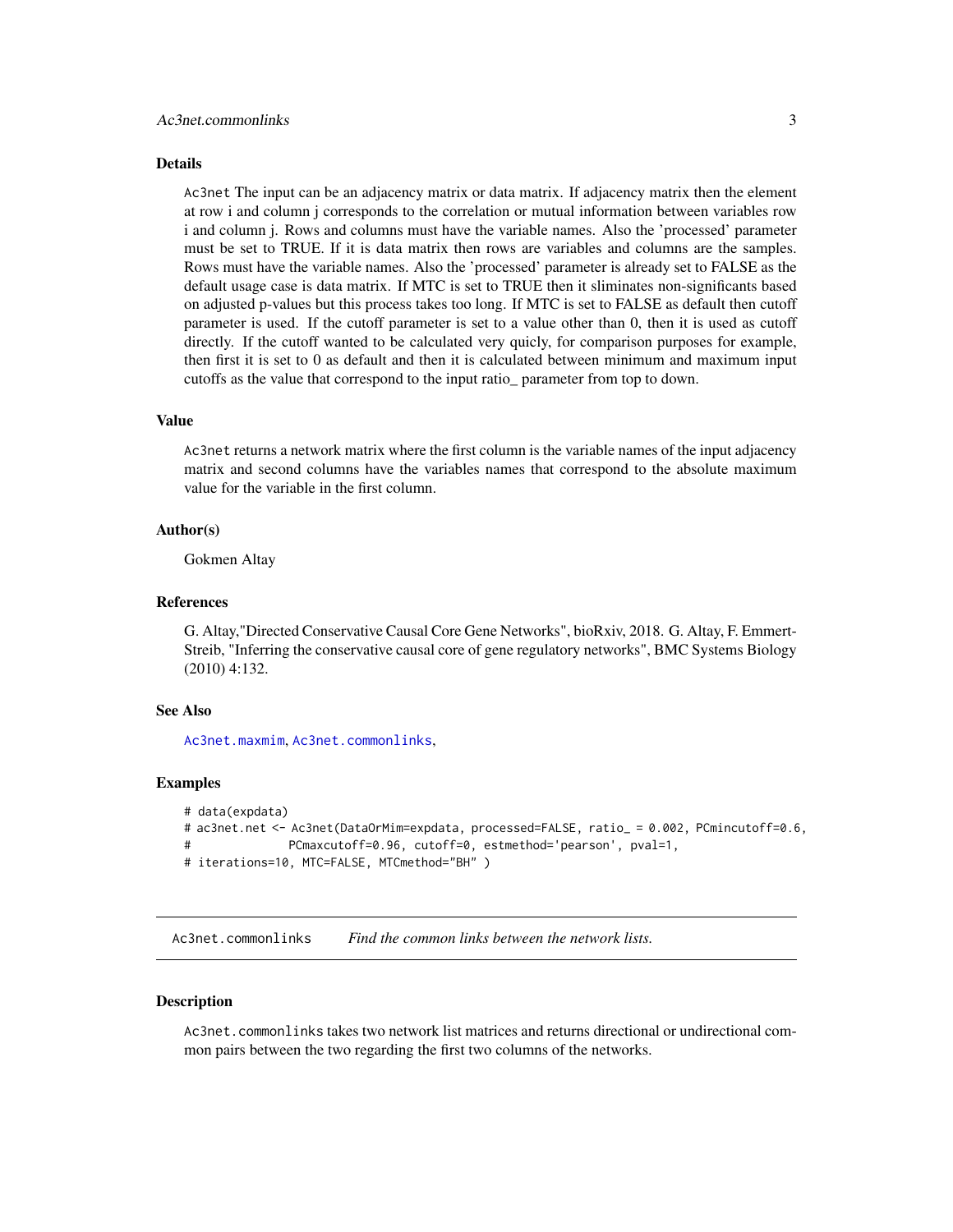#### <span id="page-3-0"></span>Usage

Ac3net.commonlinks(net1,net2, directed=TRUE)

#### Arguments

| net1     | A matrix that represents the links between two variables at each row. Namely,<br>the element at row i and column 1 and the element at row i and column 2 are<br>assumed to be paired or linked. There is no connection assumed among rows.                                                                                                                                         |
|----------|------------------------------------------------------------------------------------------------------------------------------------------------------------------------------------------------------------------------------------------------------------------------------------------------------------------------------------------------------------------------------------|
| net2     | A matrix that represents the links between two variables at each row. Namely,<br>the element at row i and column 1 and the element at row i and column 2 are<br>assumed to be paired or linked. There is no connection assumed among rows.                                                                                                                                         |
| directed | It is TRUE by default, which means there is directionality assumed from column<br>1 to column 2 at each matrices. Therefore common links are the directionale<br>common links. If it is FALSE, then the pairs assumed to be undirectional and all<br>the common pairs are taken as common. E.g. If there is $A-B$ in net1 and $B-A$<br>in net2 then they are considered as common. |

# Details

Ac3net.commonlinks takes two network list matrices and based on the first two columns it makes comparison. If the argument directed is equal to TRUE, as in the default case, the it returns only directionally common pairs from column 1 to column 2 of the matrices. E.g. For a pair of A->B in the first network, if there is also A–>B in the second network then it is taken as common but the opposite direction  $B\rightarrow A$  is not counted. If the argument directed is equal to FALSE, then  $B\rightarrow A$  is also counted, namely all the common pairs, with no directional considerations, is taken as common between the two network.

# Value

Ac3net.commonlinks returns a network matrix that correspond to the common pairs between net1 and net2.

# Author(s)

Gokmen Altay

# References

G. Altay,"Directed Conservative Causal Core Gene Networks", bioRxiv, 2018. G. Altay, F. Emmert-Streib, "Inferring the conservative causal core of gene regulatory networks", BMC Systems Biology (2010) 4:132.

# See Also

[Ac3net.maxmim](#page-8-1), [Ac3net.cutoff](#page-4-1),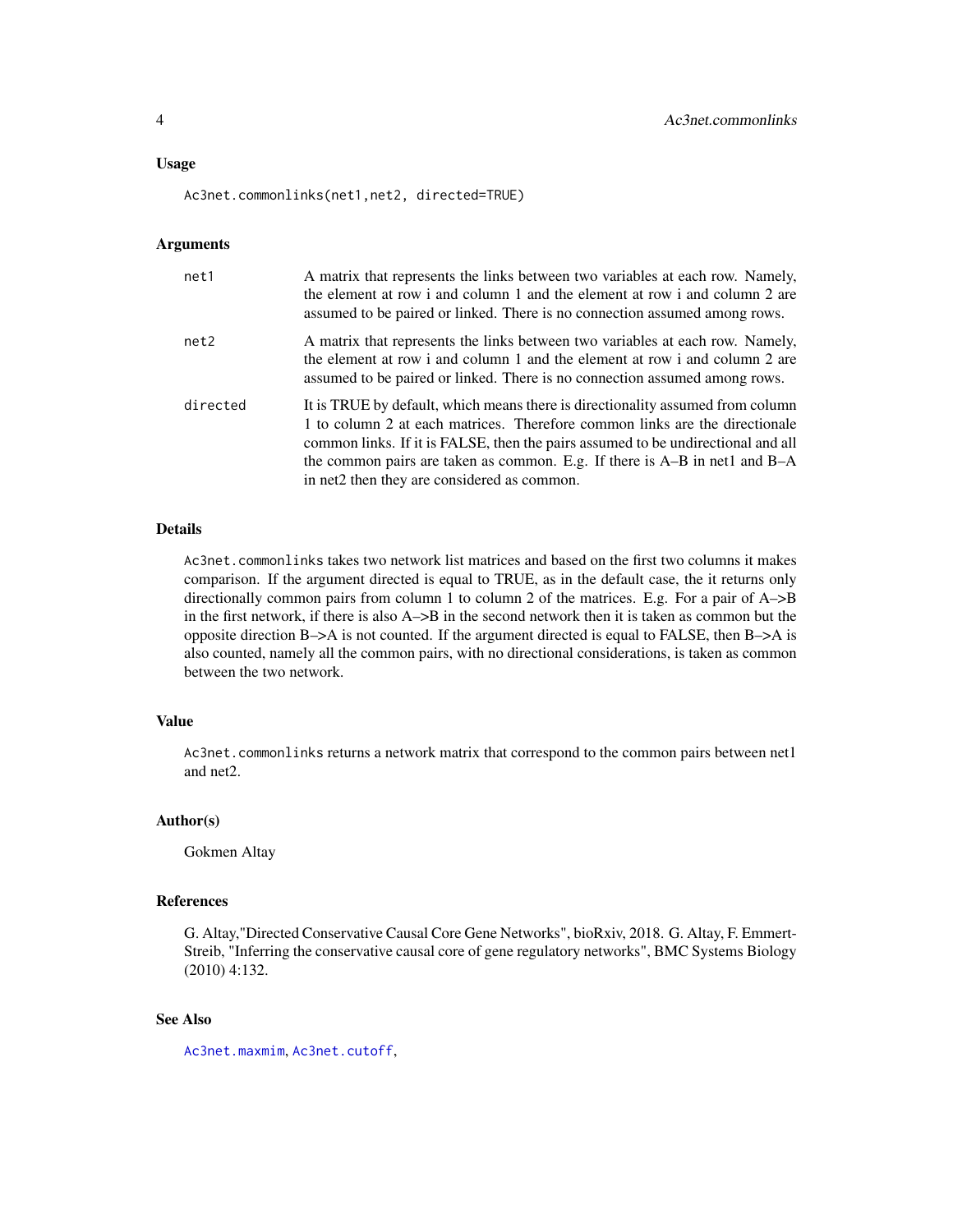# <span id="page-4-0"></span>Ac3net.cutoff 5

# Examples

```
# net1
# net2
# net <- Ac3net.commonlinks(net1,net2, directed=TRUE)
```
<span id="page-4-1"></span>Ac3net.cutoff *Calculates a quick cutoff value from an adjacency matrix*

#### Description

Ac3net.cutoff A quick way to get a very rough estimate of the cutoff value for the significants of the input adjacency matrix

# Usage

```
Ac3net.cutoff(mim, ratio_ = 0.002, PCmincutoff=0.6, PCmaxcutoff=0.96)
```
# Arguments

| min         | An adjacency matrix, where the element at row i and column j corresponds to the<br>correlation or mutual information between variables row i and column j. Row<br>and columns of the matrix must have the variable names. |
|-------------|---------------------------------------------------------------------------------------------------------------------------------------------------------------------------------------------------------------------------|
| ratio       | The ratio of all the elements in the input adjacency matrix (even if the matrix is<br>symmetric), which the user considers as significant portion.                                                                        |
| PCmincutoff | The minimum absolute Pearson correlation value (by default but can be differ-<br>ent) where the below of is not considered as significant.                                                                                |
| PCmaxcutoff | The maximum absolute Pearson correlation value (by default but can be differ-<br>ent) where all the above of is considered as significant.                                                                                |

# Details

Ac3net.cutoff takes an adjacency matrix, ratio and minimum absolute Pearson correlation information. Then return a cutoff value that either correspond to the input ratio or the minimum.

# Value

Ac3net.cutoff returns a scaler as a very rough estimate of the cutoff value for the significants of the input adjacency matrix.

# Author(s)

Gokmen Altay

# References

G. Altay,"Directed Conservative Causal Core Gene Networks", bioRxiv, 2018. G. Altay, F. Emmert-Streib, "Inferring the conservative causal core of gene regulatory networks", BMC Systems Biology (2010) 4:132.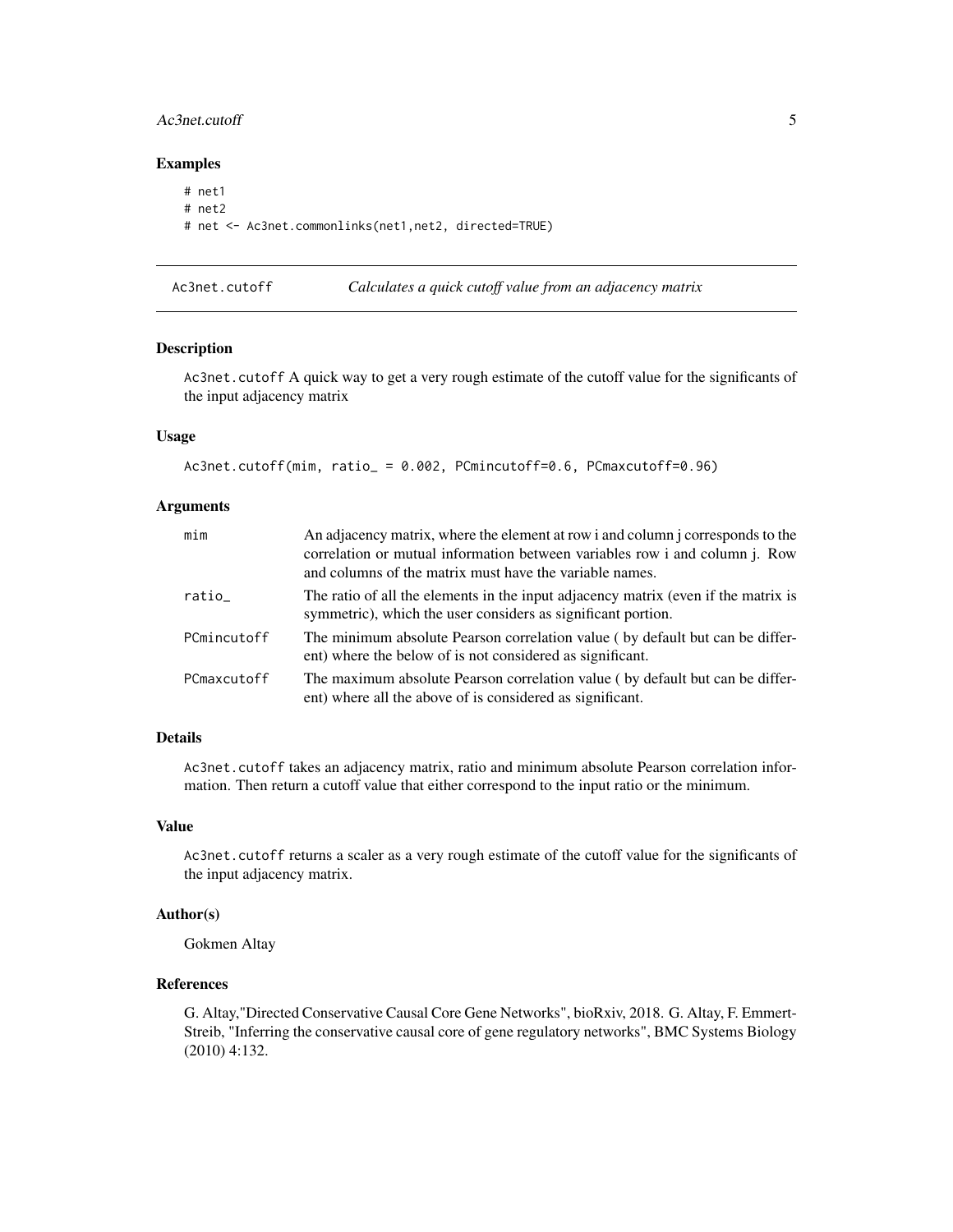# See Also

[Ac3net.maxmim](#page-8-1), [Ac3net.commonlinks](#page-2-1),

# Examples

```
data(expdata)
mim <- cor(t(expdata), method = 'pearson')
cutoff <- Ac3net.cutoff(mim=mim, ratio_ = 0.002,
             PCmincutoff=0.6, PCmaxcutoff=0.96)
```
Ac3net.filtersames *The correlations of the same variables are set to zero.*

# Description

Ac3net. filtersames The correlations of the same variables are set to zero as they are likly to have the maximum correlations already.

# Usage

```
Ac3net.filtersames(mim)
```
# Arguments

mim An adjacency matrix, where the element at row i and column j corresponds to the correlation or mutual information between variables row i and column j. Row and columns of the matrix must have the variable names. Row names must be available.

# Details

Ac3net.filtersames takes an adjacency matrix with variable names are on the rows. Then it sets 0 for the self correlations of the variables by checking their names.

# Value

Ac3net.filtersames returns an adjacency matrix with no self dependency.

#### Author(s)

Gokmen Altay

# References

G. Altay,"Directed Conservative Causal Core Gene Networks", bioRxiv, 2018.

# See Also

[Ac3net.maxmim](#page-8-1), [Ac3net.commonlinks](#page-2-1),

<span id="page-5-0"></span>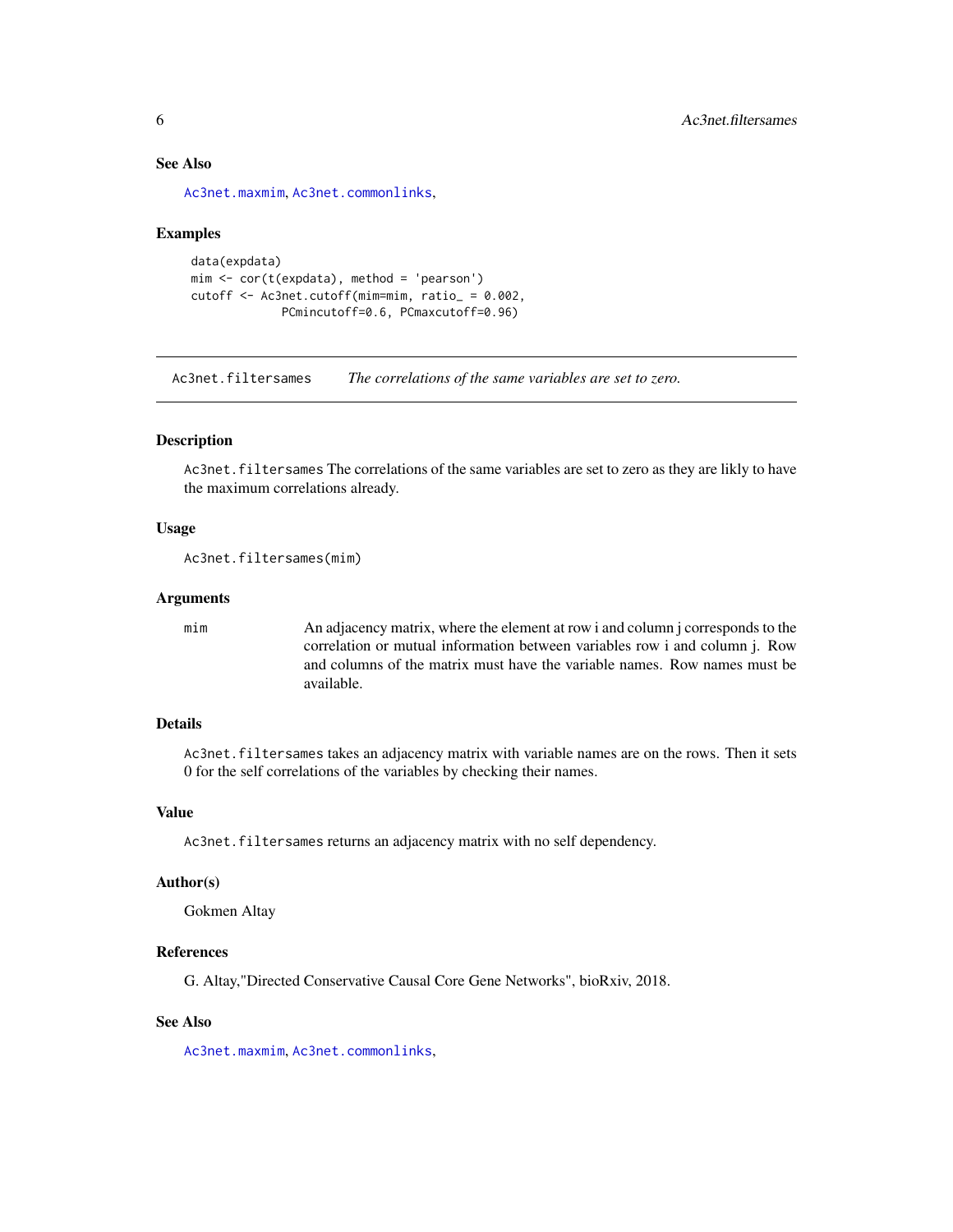# <span id="page-6-0"></span>Ac3net.getDifferentLinks 7

# Examples

```
# data(expdata)
# mim <- cor(t(expdata), method = 'pearson')
# mim <- Ac3net.filtersames(mim)
```
# Ac3net.getDifferentLinks

```
Find the different links between the network lists.
```
# Description

Ac3net.getDifferentLinks takes two network list matrices and returns directional or undirectional different pairs between the two regarding the first two columns of the networks.

#### Usage

Ac3net.getDifferentLinks(net1,net2, directed=TRUE)

# Arguments

| net1     | A matrix that represents the links between two variables at each row. Namely,<br>the element at row i and column 1 and the element at row i and column 2 are<br>assumed to be paired or linked. There is no connection assumed among rows.                                                                                                                                                                                              |
|----------|-----------------------------------------------------------------------------------------------------------------------------------------------------------------------------------------------------------------------------------------------------------------------------------------------------------------------------------------------------------------------------------------------------------------------------------------|
| net2     | A matrix that represents the links between two variables at each row. Namely,<br>the element at row i and column 1 and the element at row i and column 2 are<br>assumed to be paired or linked. There is no connection assumed among rows.                                                                                                                                                                                              |
| directed | It is TRUE by default, which means there is directionality assumed from column<br>1 to column 2 at each matrices. if TRUE, then selects only the different links<br>from A->B with respect to net2. If it is FALSE, then the pairs assumed to be<br>undirectional and all the dual pairs are considered as common and filtered. E.g.<br>If there is A–B in net1 and B–A in net2 then they are considered as common<br>and filtered out. |

# Details

Ac3net.getDifferentLinks takes two network list matrices and based on the first two columns it makes comparison. If the argument directed is equal to TRUE, as in the default case, the it returns only directionally different pairs from column 1 to column 2 of the matrices. E.g. For a pair of A–>B in the first network, if there is also A–>B in the second network then it is taken as common and filtered out but the opposite direction B->A is not counted. If the argument directed is equal to FALSE, then B->A is also counted and filtered out as well for net1 with compared to net2.

# Value

Ac3net.getDifferentLinks returns a network matrix that correspond to the different pairs of net1 with compared to net2.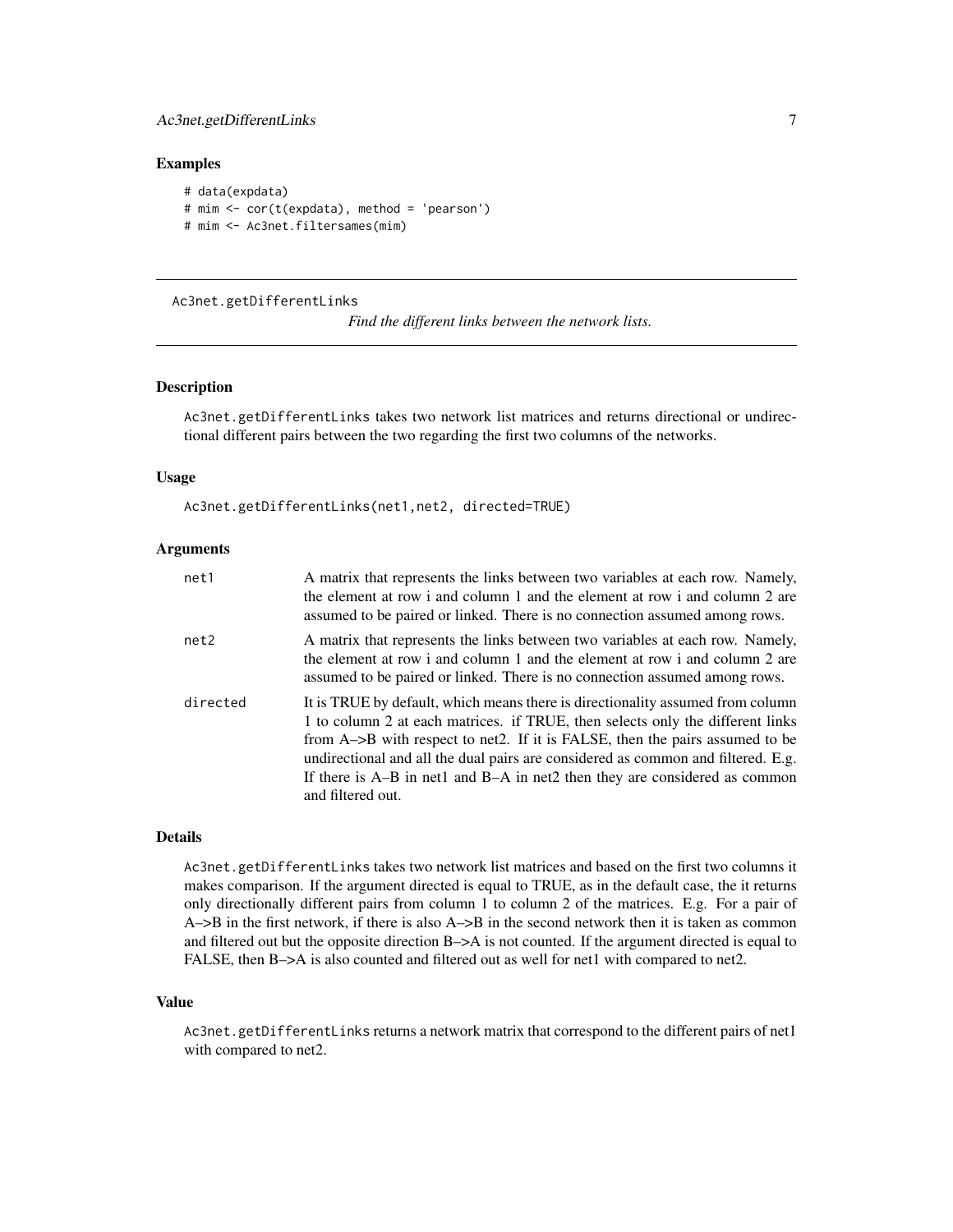# <span id="page-7-0"></span>Author(s)

Gokmen Altay

# References

G. Altay,"Directed Conservative Causal Core Gene Networks", bioRxiv, 2018. G. Altay, F. Emmert-Streib, "Inferring the conservative causal core of gene regulatory networks", BMC Systems Biology (2010) 4:132.

# See Also

[Ac3net.maxmim](#page-8-1), [Ac3net.cutoff](#page-4-1),

# Examples

# net1 # net2 # diffnet <- Ac3net.getDifferentLinks(net1,net2, directed=TRUE)

Ac3net.getDirectedOrDualLinks

*Find the unique directed or dual links in the network.*

#### Description

Ac3net.getDirectedOrDualLinks takes a network list matrix and returns a unique network; either directionals or the duals.

#### Usage

```
Ac3net.getDirectedOrDualLinks(net1, dual_=FALSE)
```
#### Arguments

| net1 | A matrix that represents the links between two variables at each row. Namely, |
|------|-------------------------------------------------------------------------------|
|      | the element at row i and column 1 and the element at row i and column 2 are   |
|      | assumed to be paired or linked. There is no connection assumed among rows.    |
| dual | It is FALSE by default, which means there is directionality assumed from col- |
|      | umn 1 to column 2 at each matrices. A–B and B–A is cases filtered out. If     |
|      | TRUE, then only the dual pairs selected.                                      |

# Details

Ac3net.getDirectedOrDualLinks takes a network list matrix and returns a unique network; either directionals or the duals. If directed=TRUE then it is the unique pairs from column 1 to column 2. If directed=FALSE then it is the unique dual pairs (selects if and only if A–B and B–A exist). directional or undirectional common pairs between the two regarding the first two columns of the networks.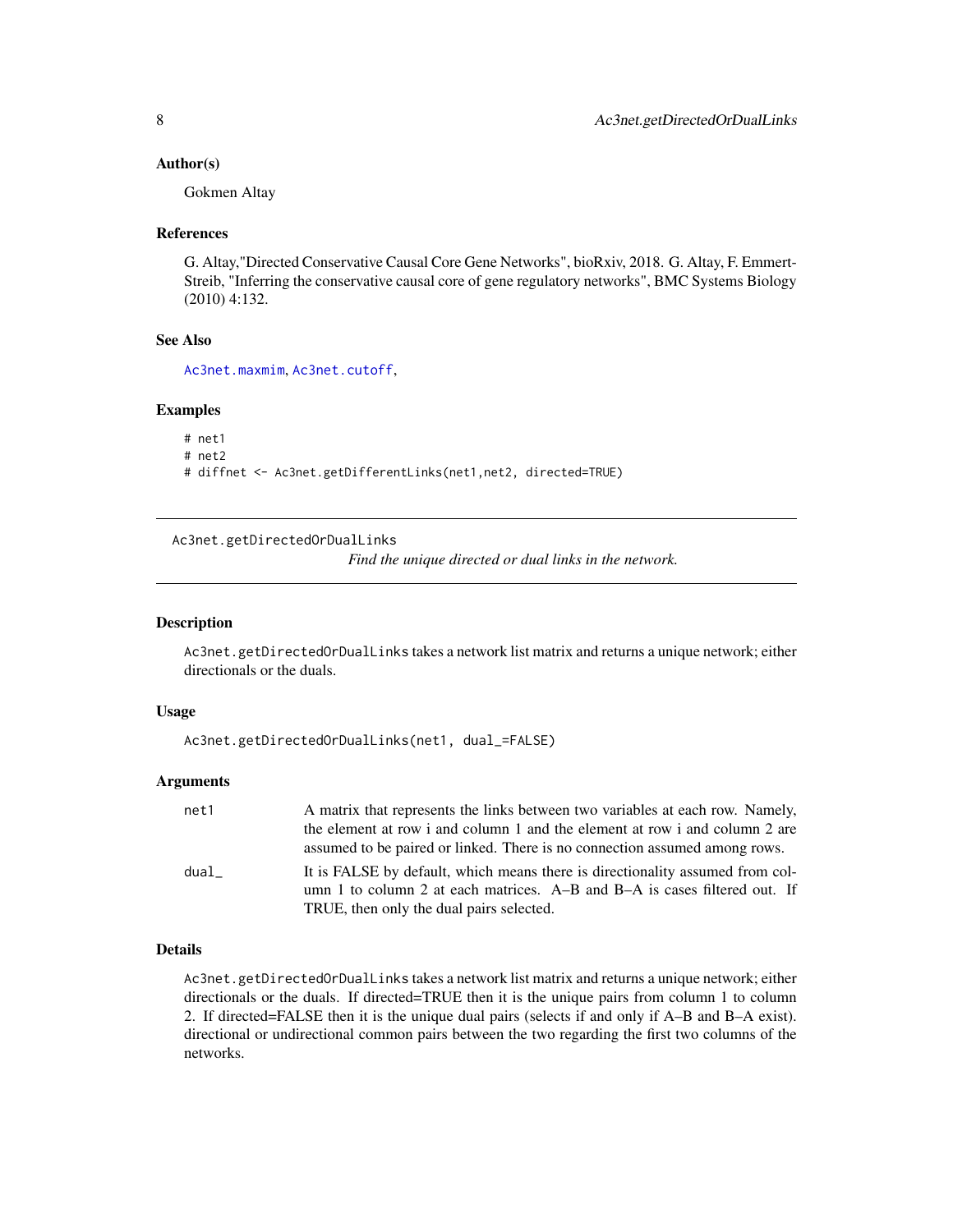# <span id="page-8-0"></span>Ac3net.maxmim 9

# Value

Ac3net.getDirectedOrDualLinks returns a unique network matrix.

#### Author(s)

Gokmen Altay

# References

G. Altay,"Directed Conservative Causal Core Gene Networks", bioRxiv, 2018. G. Altay, F. Emmert-Streib, "Inferring the conservative causal core of gene regulatory networks", BMC Systems Biology (2010) 4:132.

# See Also

[Ac3net.maxmim](#page-8-1), [Ac3net.cutoff](#page-4-1),

# Examples

```
# net1
# net <- Ac3net.getDirectedOrDualLinks(net1, dual_=FALSE)
```
<span id="page-8-1"></span>Ac3net.maxmim *Find the maximum valued partner of each variable.*

# Description

Ac3net.maxmim takes an adjacency matrix and returns the pairs with the absolute maximum correlated partner of each variable on the rows.

# Usage

Ac3net.maxmim(mim\_, net\_= TRUE, cutoff\_=0)

# Arguments

| min    | An adjacency matrix, where the element at row i and column j corresponds to<br>the correlation or mutual information between variables row i and column. Row<br>and columns of the matrix must have the variable names.                                                                                                                                                                                                                                                                                                                                                                        |
|--------|------------------------------------------------------------------------------------------------------------------------------------------------------------------------------------------------------------------------------------------------------------------------------------------------------------------------------------------------------------------------------------------------------------------------------------------------------------------------------------------------------------------------------------------------------------------------------------------------|
| net    | If equal to TRUE, then it returns a sorted list of interaction of Ac3net algorithm.<br>The significance cutoff values needs to be set in this case. In this case the result-<br>ing network directions is shown by Source and Target columns to make it look<br>intuitive and avoid confusion in general. If equal to FALSE, then it only returns<br>the maximum valued partner for each gene by the rows of the matrix, not sorted<br>and no filtered by the cutoff. The gene of interest is in the second column and<br>its maximum valued partner is in the first column, similar to above. |
| cutoff | A scaler cutoff magnitude above which is considered as significant dependecny<br>score.                                                                                                                                                                                                                                                                                                                                                                                                                                                                                                        |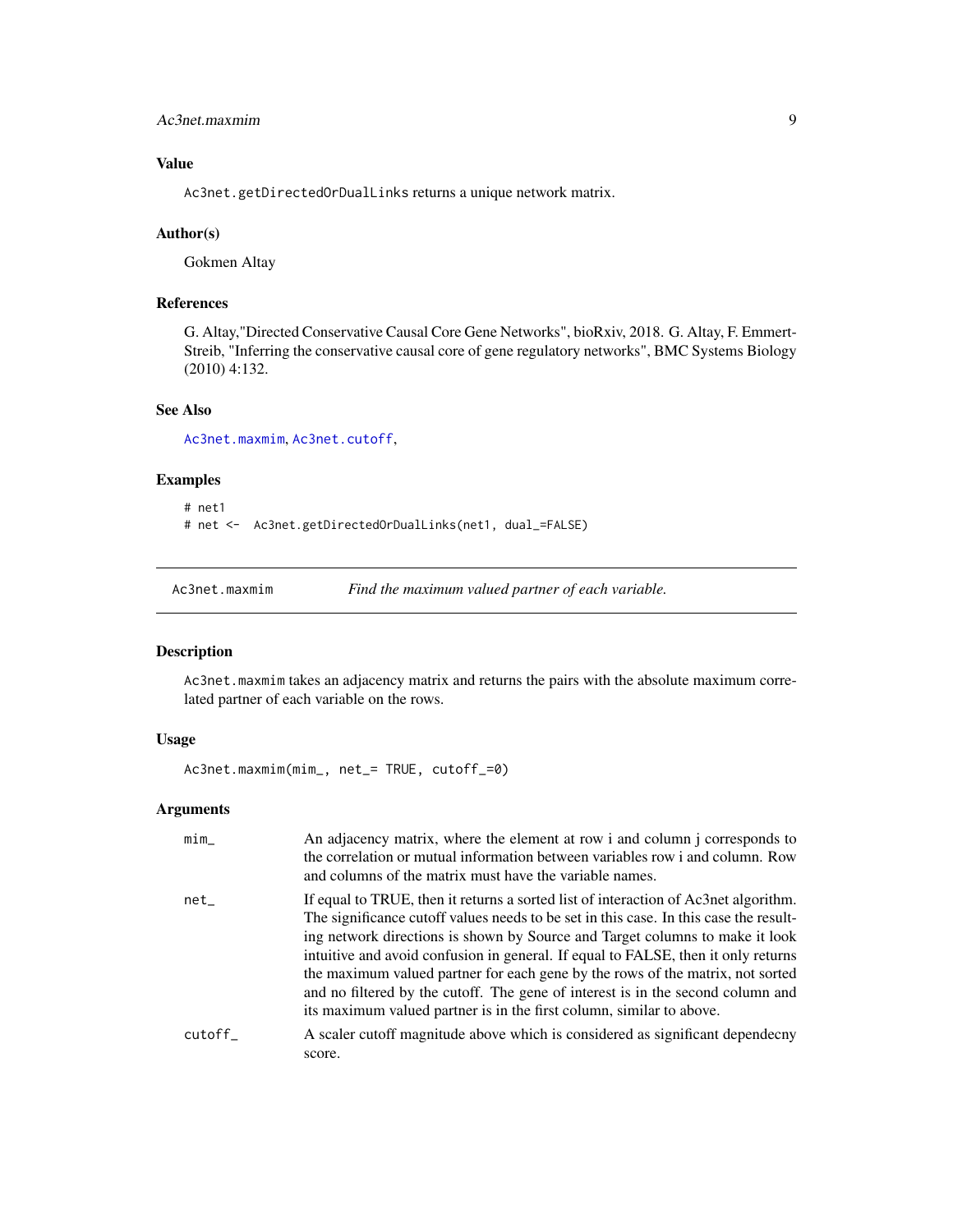#### Details

Ac3net.maxmim takes an adjacency matrix and returns the pairs with the absolute maximum correlated partner.

# Value

Ac3net.maxmim returns a network matrix where the second column is the variable names of the row names of the input adjacency matrix and second columns have the variables names that correspond to the absolute maximum value for the variables in the second column. If net\_ is TRUE, then this list of gene pairs are further filtered out based on the cutoff and sorted, which results the inferred network of Ac3net algorithm. If net\_ is FALSE, the it only returns the maximum valued partner of each variable of the input matrix.

#### Author(s)

Gokmen Altay

# References

G. Altay,"Directed Conservative Causal Core Gene Networks", bioRxiv, 2018. G. Altay, F. Emmert-Streib, "Inferring the conservative causal core of gene regulatory networks", BMC Systems Biology (2010) 4:132.

# See Also

[Ac3net.commonlinks](#page-2-1), [Ac3net.cutoff](#page-4-1),

#### Examples

```
# data(expdata)
# mim <- cor(t(expdata), method = 'pearson')
# mim <- Ac3net.filtersames(mim)
# cutoff <- Ac3net.cutoff(mim=mim, ratio_ = 0.002, PCmincutoff=0.6, PCmaxcutoff=0.96)
# Ac3net.net <- Ac3net.maxmim(mim_= mim, net_=TRUE, cutoff_= cutoff)
```

```
Ac3net.MTC Return adjusted p-values of the adjancency matrix.
```
#### **Description**

Ac3net.MTC Return adjusted p-values of the adjancency matrix.

# Usage

```
Ac3net.MTC(data, iterations=10, MTC=TRUE, MTCmethod="BH",
estmethod='pearson')
```
<span id="page-9-0"></span>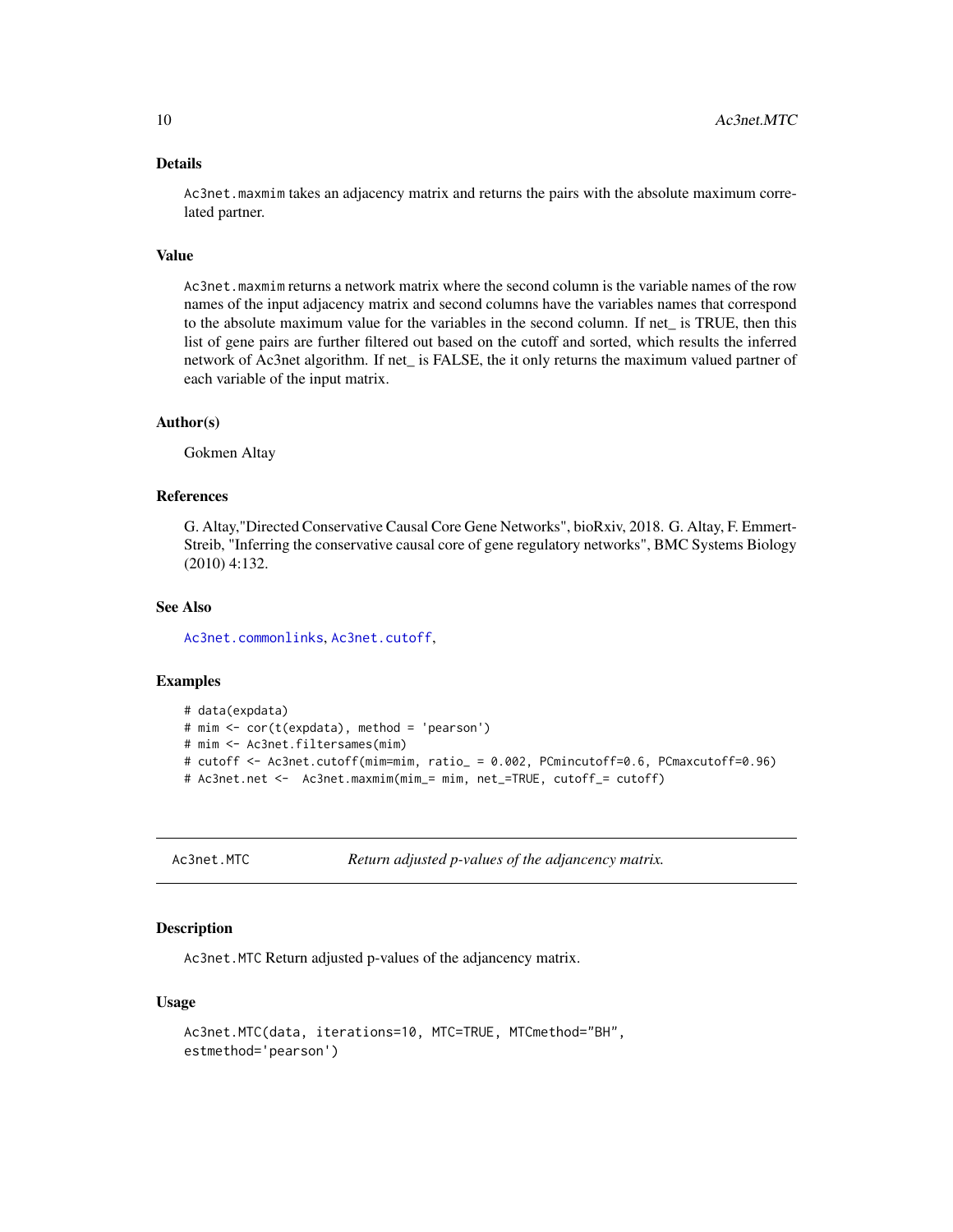#### <span id="page-10-0"></span> $Ac3net.MTC$  11

# Arguments

| data       | Data matrix where rows are variables and columns are the samples. Rows must<br>have the variable names                                                               |
|------------|----------------------------------------------------------------------------------------------------------------------------------------------------------------------|
| iterations | Number of iterations to get null distribuiton from multiple shuffling of the data.                                                                                   |
| <b>MTC</b> | If TRUE, as the default status, the the returned p-value matrix has the adjusted<br>p-values                                                                         |
| MTCmethod  | The Multiple Testing Correction method. BH is default. See R p. adjust function<br>for options.                                                                      |
| estmethod  | The default method is 'pearson' assuming that the data was normalized (at least<br>with Log-2). If the data is not normalized, its recomended setting is 'spearman'. |

# Details

Ac3net.MTC takes a data matrix and returns the adjusted p-values matrix that correspond to the adjacency matrix of the input data. This way varios p-values can be tried to get different cutoff values without re-calculating the p-values.

#### Value

Ac3net.MTC returns a default adjusted p-values matrix that corresponds to the input adjacency matrix. If MTC is set to FALSE then it returns raw p-values.

# Author(s)

Gokmen Altay

# References

G. Altay,"Directed Conservative Causal Core Gene Networks", bioRxiv, 2018. G. Altay, F. Emmert-Streib, "Inferring the conservative causal core of gene regulatory networks", BMC Systems Biology (2010) 4:132.

# See Also

[Ac3net.maxmim](#page-8-1), [Ac3net.commonlinks](#page-2-1),

# Examples

```
#data(expdata)
#mim.pvals <- Ac3net.MTC(data = expdata, iterations=10,
# MTC=TRUE, MTCmethod="BH", estmethod='pearson')
```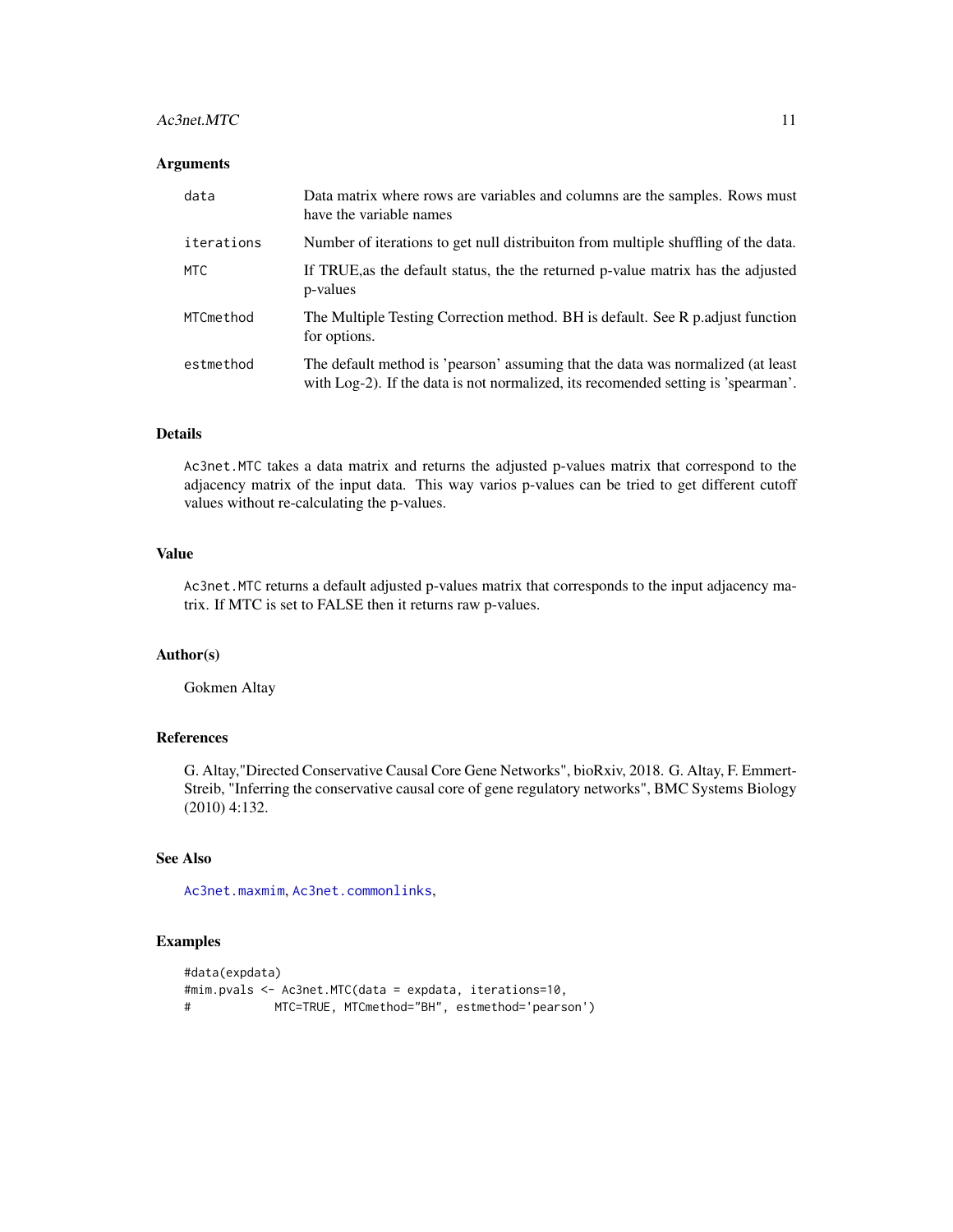<span id="page-11-0"></span>Ac3net.performance *Find the performance of the first network based on the second.*

# Description

Ac3net.performance takes two network list matrices. First is the predicted network and second is the reference true network. Returns performance scores.

#### Usage

Ac3net.performance(predictNet, referenceNet, data\_, directed=TRUE)

#### Arguments

| predictNet   | The predicted network. A matrix that represents the links between two variables<br>at each row. Namely, the element at row i and column 1 and the element at<br>row i and column 2 are assumed to be paired or linked. There is no connection<br>assumed among rows.                                                                                                               |
|--------------|------------------------------------------------------------------------------------------------------------------------------------------------------------------------------------------------------------------------------------------------------------------------------------------------------------------------------------------------------------------------------------|
| referenceNet | The reference network over which the performance will ve evaluated. A matrix<br>that represents the links between two variables at each row. Namely, the element<br>at row i and column 1 and the element at row i and column 2 are assumed to be<br>paired or linked. There is no connection assumed among rows.                                                                  |
| data         | The data matrix where the variables are available as row names of it. Only row<br>names will be used to get all the variable names for the analaysis.                                                                                                                                                                                                                              |
| directed     | It is TRUE by default, which means there is directionality assumed from column<br>1 to column 2 at each matrices. Therefore common links are the directionale<br>common links. If it is FALSE, then the pairs assumed to be undirectional and all<br>the common pairs are taken as common. E.g. If there is $A-B$ in net1 and $B-A$<br>in net2 then they are considered as common. |

# Details

Ac3net.performance takes two network list matrices and based on the first two columns it makes comparison betwee the predicted network and the reference network. If the argument directed is equal to TRUE, as in the default case, then it assumes directionally from column 1 to column 2 of the matrices and computes the performance based on it. E.g. For a pair of A–>B in the predicted network, if there is also A–>B in the reference network then it is taken as True Positive (TP) but the opposite direction B–>A is not accepted as TP. If the argument directed is equal to FALSE, then eitherA–>B or B–>A is acepted as TP, with no directional considerations.

# Value

Ac3net.performance returns an object with all the performance scores.

# Author(s)

Gokmen Altay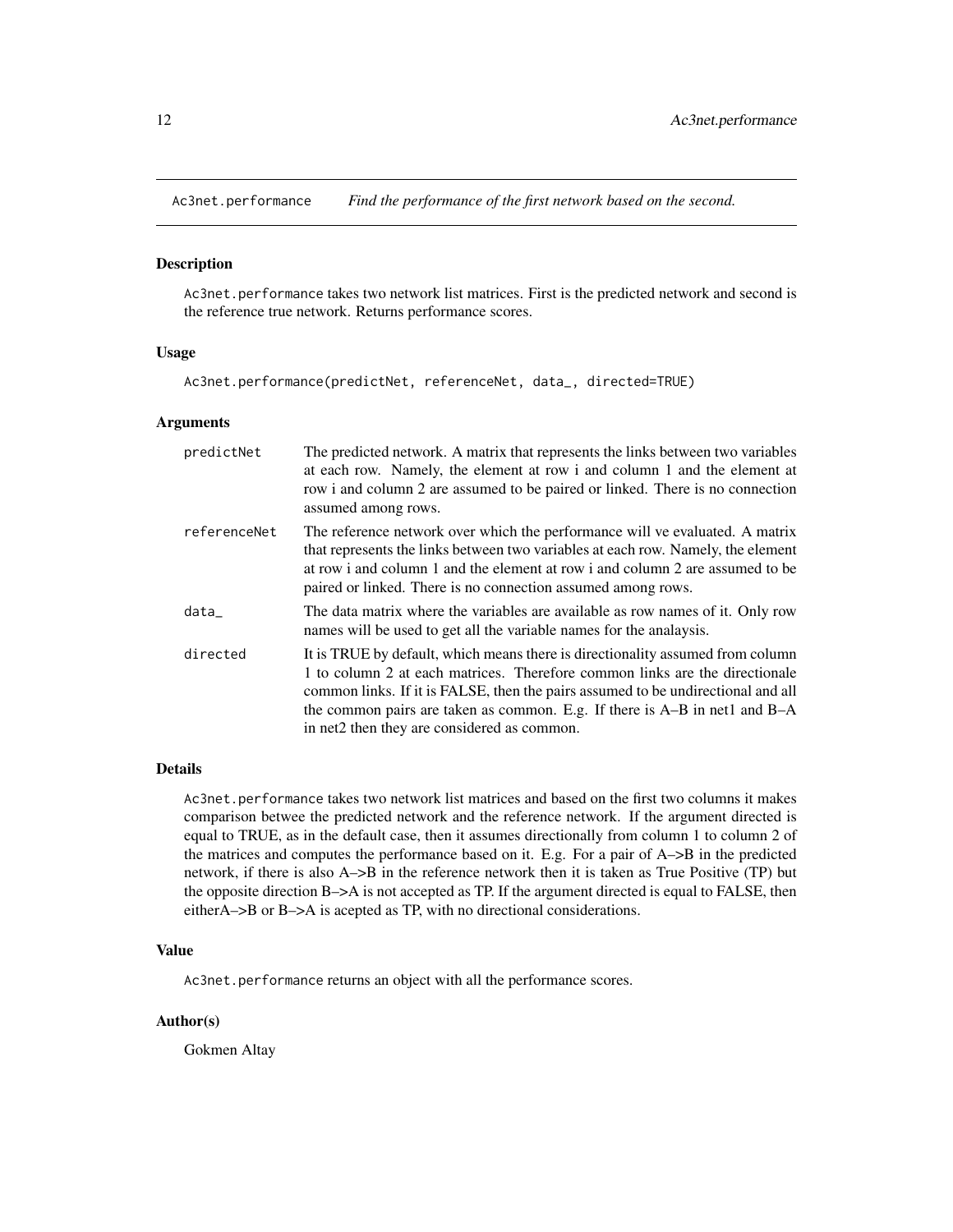#### <span id="page-12-0"></span>expdata and the set of the set of the set of the set of the set of the set of the set of the set of the set of the set of the set of the set of the set of the set of the set of the set of the set of the set of the set of t

# References

G. Altay,"Directed Conservative Causal Core Gene Networks", bioRxiv, 2018. G. Altay, F. Emmert-Streib, "Inferring the conservative causal core of gene regulatory networks", BMC Systems Biology (2010) 4:132.

# See Also

[Ac3net.maxmim](#page-8-1), [Ac3net.cutoff](#page-4-1),

#### Examples

```
# data(expdata)
# data(truenet)
# data(zeroindx) # zero indices for the example dataset, not in general.
## step by step to get Ac3net network
# mim <- cor(t(expdata), method = "pearson")
# mim[zeroindx, zeroindx] <- 0 #for the example dataset, not in general.
# mim <- Ac3net.filtersames(mim=mim) #in case if there are same variables.
#diag(mim) <-0
#cutoff <- Ac3net.cutoff(mim, ratio_ = 0.002, PCmincutoff=0.6, PCmaxcutoff=0.96)
#mim[abs(mim) < cutoff] <- 0
#Ac3net.net <- Ac3net.maxmim(mim=mim, net_=TRUE, cutoff_= cutoff)
### one command could do the same as below if zeroindx was not available. ###
## ac3net.net <- Ac3net(DataOrMim=expdata, processed=FALSE, ratio_ = 0.002, PCmincutoff=0.6,
# PCmaxcutoff=0.96, cutoff=0, estmethod='pearson', pval=1,
# iterations=10, MTC=FALSE, MTCmethod="BH" )
# performance <- Ac3net.performance(predictNet=ac3net.net,
# referenceNet = truenet, data_, directed=TRUE)
# performance
```
expdata *Real E.coli Gene Expression Dataset*

#### Description

Normalized real microarray gene expression E.coli data set.

#### Usage

data("expdata")

# Details

This dataset compiled in (Faith, 2007) . The example data set is also given to provide a sample data set so that one can take it as reference while formatting the new data set as entry to As in this example datset, the input data sets must be complete and neither empty or non-numerical characters are allowed.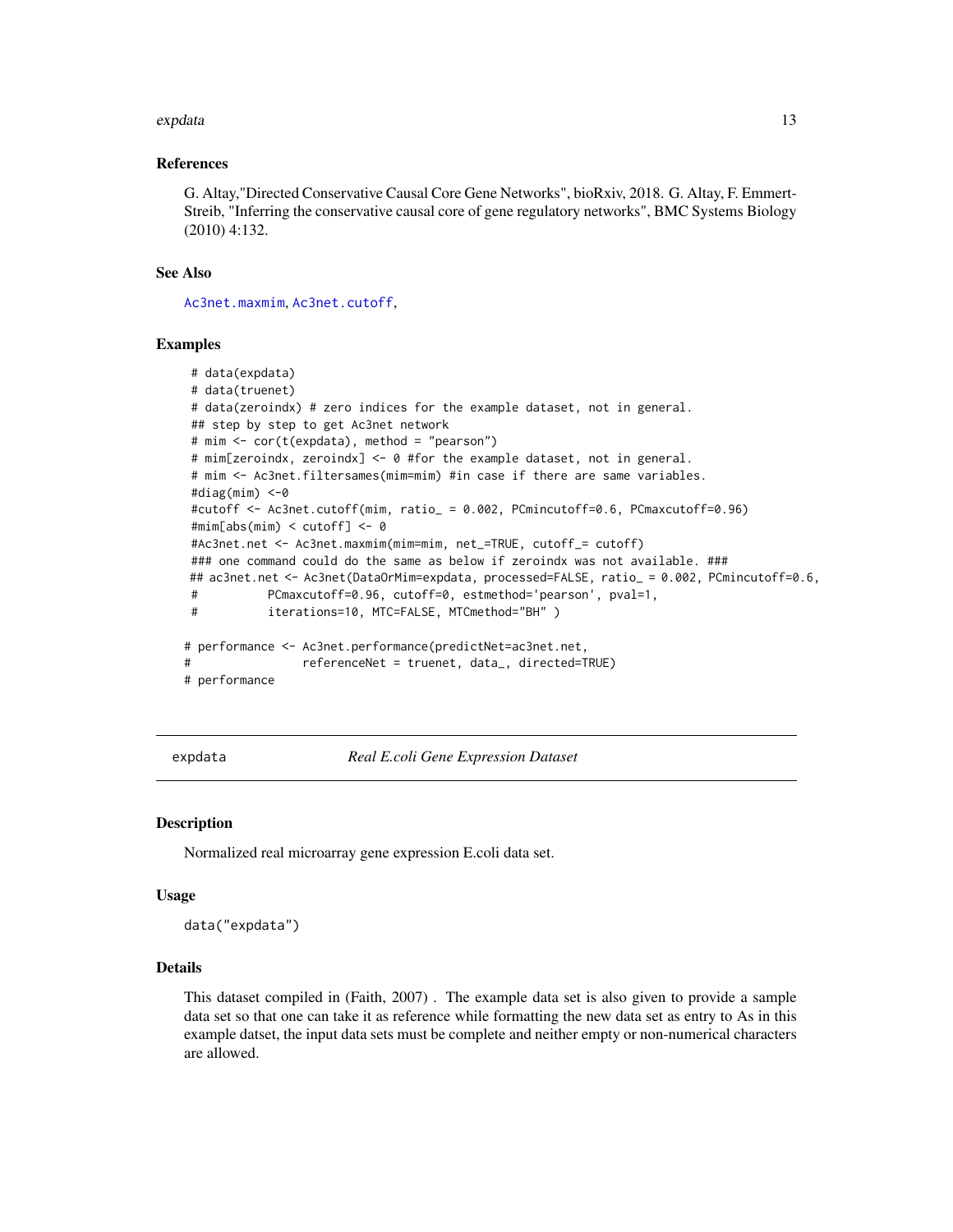# <span id="page-13-0"></span>Source

This data was downloaded from m3d.mssm.edu/network\_inference.html

# References

Faith JJ, Hayete B, Thaden JT, Mogno I, Wierzbowski J, Cottarel G, Kasif S, Collins JJ, Gardner TS. Large-scale mapping and validation of Escherichia coli transcriptional regulation from a compendium of expression profiles. PLoS Biol. 2007 Jan;5(1):e8

#### Examples

data(expdata) #returns data matrix with the name expdata.

truenet *The known intreactions of E.coli from RegulonDB database.*

# **Description**

This true interactions of E.coli from RegulonDB database.

# Usage

```
data("truenet")
```
# Details

These true interactions are mainly from RegulonDB database. We compiled the one from (Faith, 2007), and the RegulonDB database (TF-TF and TF-gene).We removed the links where the gene names is not evailable in our example E.coli dataset. See the references for the usage information of the data.

# Source

This data was downloaded from http://regulondb.ccg.unam.mx/menu/download/datasets/index.jsp and m3d.mssm.edu/network\_inference.html .

#### References

Gama-Castro S, et.al., RegulonDB version 9.0: high-level integration of gene regulation, coexpression, motif clustering and beyond., Nucleic Acids Res. 2016 Jan 4;44(D1):D133-43.

Faith JJ, Hayete B, Thaden JT, Mogno I, Wierzbowski J, Cottarel G, Kasif S, Collins JJ, Gardner TS. Large-scale mapping and validation of Escherichia coli transcriptional regulation from a compendium of expression profiles. PLoS Biol. 2007 Jan;5(1):e8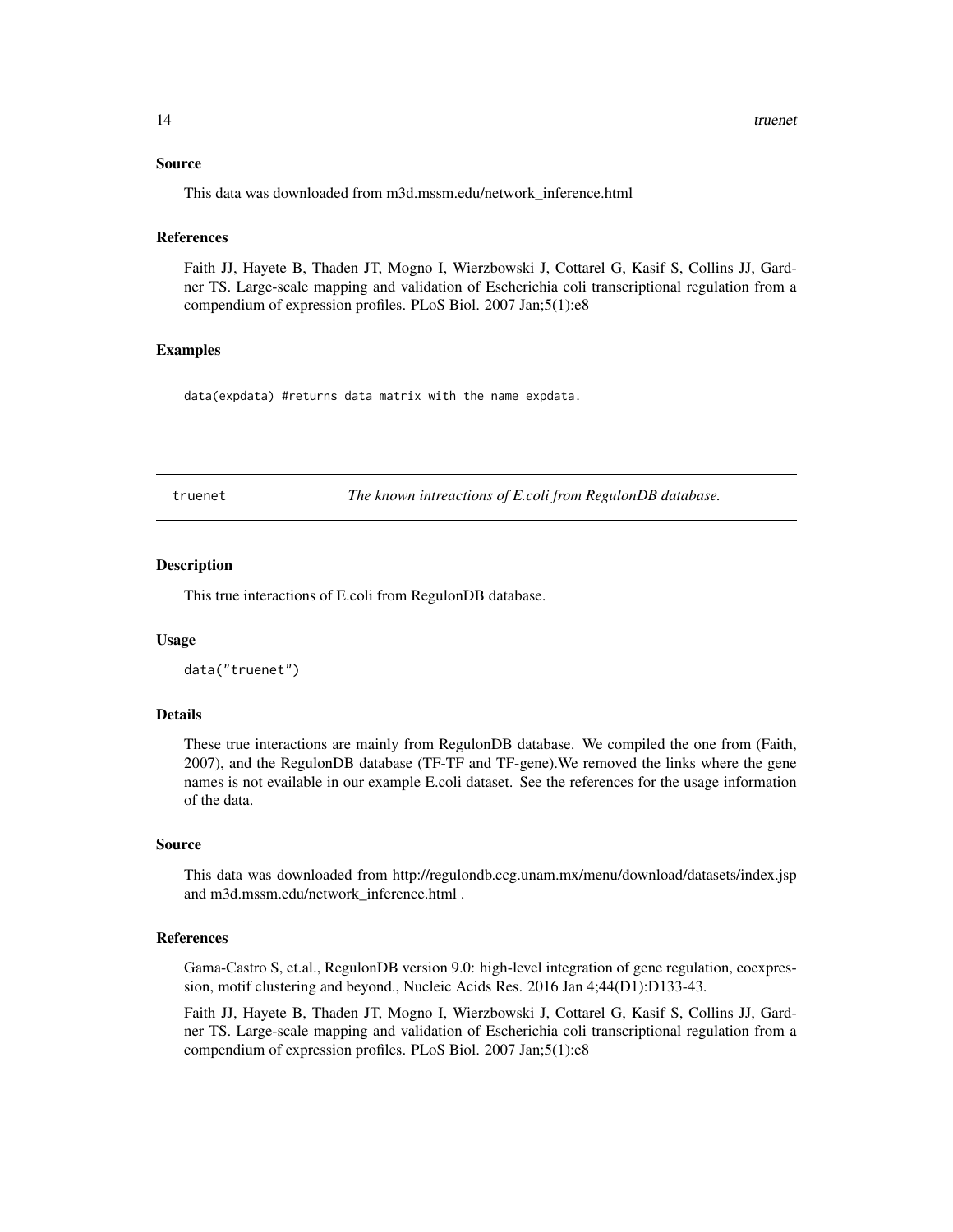#### <span id="page-14-0"></span>zeroindx 15

# Examples

data(truenet)

zeroindx *The indices to force to zero correlations.*

# Description

The indices to force to zero correlations of E.coli expresseion data. Because REgulonDB database provided only TF-TF or TF-gene interactions. We need to remove gene-gene interactions before the performance analysis.

# Usage

data("zeroindx")

# Details

The indices to force to zero correlations of E.coli expresseion data. Because REgulonDB database provided only TF-TF or TF-gene interactions. We need to remove gene-gene interactions before the performance analysis. These indice are also from (Faith, 2007), available along with the expression data.

# Source

This data was downloaded from m3d.mssm.edu/network\_inference.html .

# References

Faith JJ, Hayete B, Thaden JT, Mogno I, Wierzbowski J, Cottarel G, Kasif S, Collins JJ, Gardner TS. Large-scale mapping and validation of Escherichia coli transcriptional regulation from a compendium of expression profiles. PLoS Biol. 2007 Jan;5(1):e8

# Examples

#data(zeroindx)